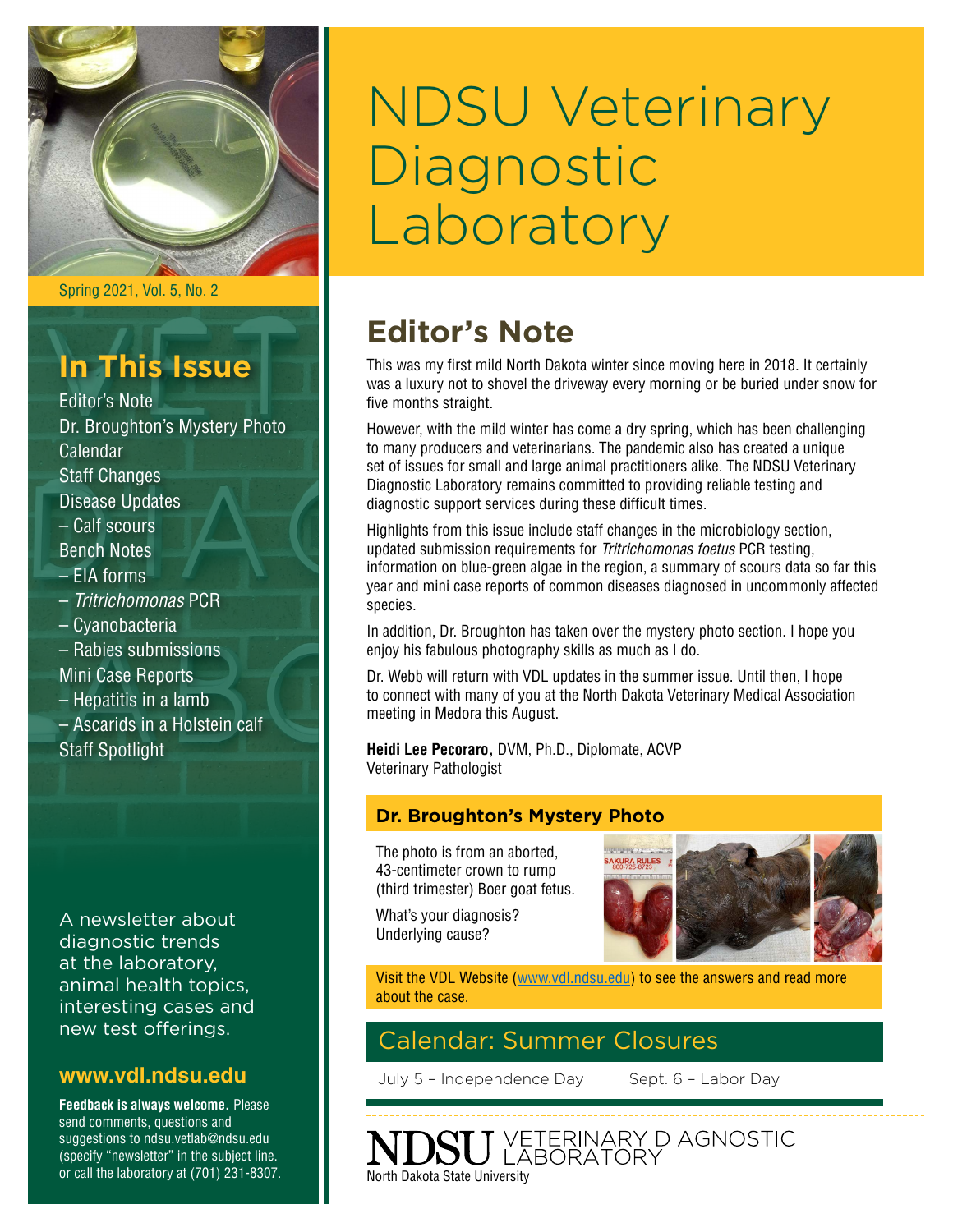### Staff Changes



**Sarah Gefroh** (Photo by Kelly Benson, VDL chemist)

After more than 40 years at the VDL, microbiologist **Darlene Krogh** has retired. Her replacement, **Sarah Gefroh,**  MLS(ASCP)<sup>cM</sup>, joined the NDSU VDL on May 17 as a diagnostic microbiologist in the Microbiology section. She earned her B.S. degree in Medical Laboratory Science (MLS) from North Dakota State University and spent more than 15 years as a medical laboratory scientist in a microbiology laboratory. Sarah has molecular diagnostics experience and has served as the microbiology education coordinator for an MLS program for 10 years. Sarah's experience and enthusiasm for learning will be invaluable as processes in the microbiology laboratory continue to evolve.

### Disease Updates

Scours season is in full force. Since January, a total of 128 scours samples have been submitted to the VDL for bacteria, viral and parasitic diseases. This is down from 220 cases submitted at the same time last year.

The percentages of the most common etiologic agents detected are similar for years 2020 and 2021, although *Salmonella* cases have increased slightly from 2% to 5%. Enteric coronavirus is also down from 38% in 2020 to 21% in 2021. Other causes of scouring, particularly in older calves, included coccidiosis (*Eimeria*) and cryptosporidiosis.

As in past years, *Escherichia coli* is the most frequent etiologic agent identified. All *E. coli* cases from scouring calves are tested for virulence factors by PCR. In 2020, Stx-II was detected most often in *E. coli* cases. Stx-I and Stx-II are associated with enterohemorrhagic *E. coli*.

Thus far in 2021, Intimin, the virulence factor that causes attaching and effacing *E. coli*, is the most commonly identified virulence factor. K99 virulence factor has not been detected.

For salmonellosis cases, from a total of 14 animals, serotypes Dublin (n  $= 5$ ), followed by Meleagidis (n  $= 3$ ) and Cerro  $(n = 3)$ , have the highest incidence. Meleagidis and Cerro have been associated with zoonotic disease.

**Etiologic agents detected in scouring calves from January through April 2021 (top). The 2021 percentage of common etiologic agents per total cases is compared with 2020 (middle).** *E. coli* **virulence factors identify Intimin, which is associated with attaching and effacing** *E. coli***, as the most common pathogenic** *E. coli* **in 2021 (bottom).**



Comparison of Etiologic Agents in Scouring Calves 2020-2021



E. coli Virulence Factors (n=104)



## **Bench Notes**

**Equine infectious anemia (EIA) forms - The Serology Lab** will be performing daily EIA ELISA testing through September. Remember that U.S. Department of Agriculture guidelines from October 2019 require that the laboratory must ensure all forms are complete and accurate. Specifically, all fields must be completed or indicate "not applicable."

The regulations limit the NDSU VDL's ability to correct form errors. In addition, only the most current VS 10-11 EIA form can be accepted. Before submitting samples, be sure to review the EIA requirements on our webpage ([www.vdl.ndsu.edu/wp](http://www.vdl.ndsu.edu/wp-content/uploads/2020/01/EIA-test-changes-1-15-20.pdf)[content/uploads/2020/01/EIA-test-changes-1-15-20.pdf\)](http://www.vdl.ndsu.edu/wp-content/uploads/2020/01/EIA-test-changes-1-15-20.pdf).

*Tritrichomonas* **testing –** The submission requirements for *Tritrichomonas foetus* PCR have changed. The **"Individual"** or **"Pool (up to 5 in pool)"** boxes on the submission form **must** be checked for each submission. If neither is selected, the laboratory **automatically will test and charge samples as individuals.**

Please include the **collection date** on the submission form. Failure to include the collection date may cause delays in processing and testing of samples. We will not delay tests while waiting to hear back on the collection date.

Please remember, we **must receive the samples within five days of collection**; otherwise, we cannot test them because the chance for false negatives increases after five days. Also, samples **must** be received during business hours the day prior to the scheduled test day. On normal weeks, this means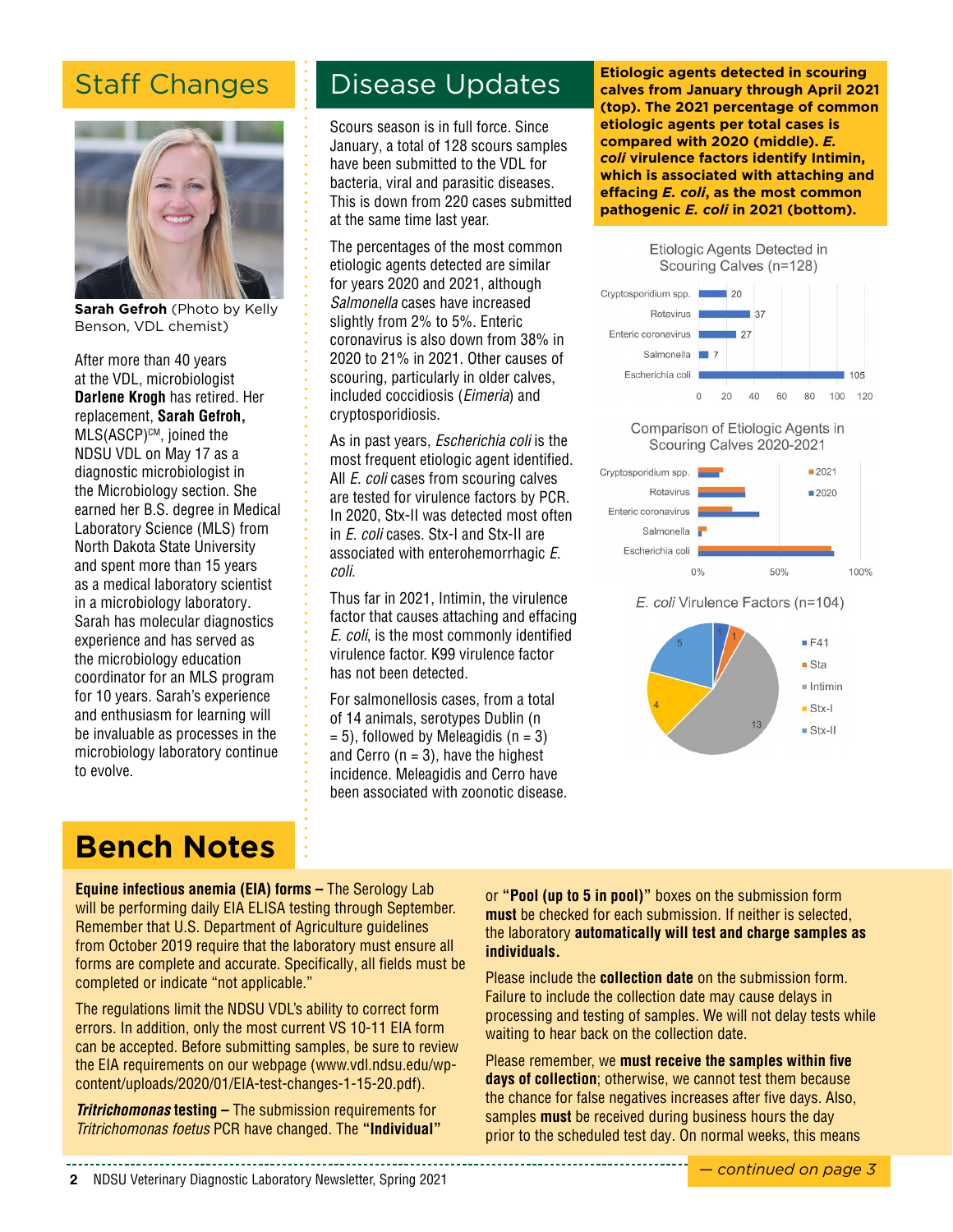## **Mini Case Reports**

This issue's mini cases are focused on diseases not typically found in the species reported.

**Tyzzer's disease was the cause of death in a 3-week-old lamb** with a history of scours. Several other lambs from the flock had died after becoming lethargic and weak in the pelvic limbs. Gross examination findings of fluid- and gas-filled intestines and wet feces along the anus confirmed scours.

Microscopically, we also found a marked necrosuppurative hepatitis with linear structures forming a haystack pattern within the cytoplasm of adjacent hepatocytes. Similar areas of necrosis and inflammation were present within the myocardium. Silver stain highlighted the linear structures, consistent with *Clostridium piliforme*.

Infection with *Clostridium piliforme*, the causative agent of Tyzzer's disease, typically is associated with rabbits and laboratory animals such as mice, rats and guinea pigs, as well as foals. In the latter, Tyzzer's can be deadly (see the spring 2020 newsletter for a mini case report in a foal).

The disease is rare in cats, dogs and cattle, and occasionally reported in wildlife. Only one case of Tyzzer's has been reported in sheep – a 3-week-old lamb with copper toxicity (Scholes and Edwards. Vet Record. 2009;164(15):470-471). Except for elevated manganese, mineral levels were normal in this lamb. The other lambs were not autopsied at the VDL and their cause of death is unknown.

**Ascarids were noted in a 5-month-old Holstein calf lung** with a history of respiratory signs in a herd of recently purchased calves. Two calves died and 10 others were ill. In-field autopsy revealed dark areas in the lung lobes, but no fibrin or fluid. Other organs were normal.

On histology, within one lung section, the alveoli and airways contained moderate numbers of eosinophils and histiocytes admixed with some edema and fibrin, along with multiple cross sections of nematode larvae. The larvae measured 50 to 70 microns in diameter and had prominent lateral alae and lateral cords.

The features of this case are consistent with verminous pneumonia. However, the larvae were not typical of *Dictyocaulus viviparus*, a trichostrongylid nematode. Instead, the lateral alae and lateral cords were more consistent with ascarids, such as *Toxocara vitulorum* or *Ascaris suum*.

*Toxocara vitulorum* generally is found in tropical and subtropical regions, although we've seen a fairly recent case report of the organism in Iowa beef calves (Chelladurai et al. Vet Parasitol. 2015;214(1-2):96-99). *Ascaris suum* has been reported in cattle housed in areas contaminated with pig feces. In any case, pulmonary ascarids are unusual and additional studies to determine prevalence may be warranted.



**Tyzzer's in a 3-week-old lamb. We found marked necrosis and suppurative inflammation randomly throughout the liver. Black linear structures are noted within hepatocytes on silver stain (inset).** (Photomicrographs by Heidi Pecoraro)



**Ascarids in the lung of a 5-month-old Holstein calf. We found eosinophilic and mononuclear inflammation expanding alveolar spaces and surrounding large airways. Cross sections of nematode larvae are noted in areas of inflammation (inset).** (Photomicrographs by Heidi Pecoraro)

samples must be received by 5 p.m. on Monday to be tested on Tuesday and by 5 p.m. on Wednesday to be tested on Thursday.

**Cyanobacteria –** With continued drought conditions in the region and rising temperatures, toxicology staff share a reminder to monitor water sources for the presence of bluegreen algae. Drinking water from stagnant ponds and dugouts during hot, dry weather can cause sudden death in animals. This water can contain certain species of cyanobacteria, commonly known as blue-green algae.

Blue-green algae often occurs in stagnant ponds or dugouts with elevated nutrient levels, forming large colonies that appear as scum on or just below the water surface. The formation of toxic blooms is unpredictable. Learn more about blue-green

algae (cyanobacteria) identification offered by the NDSU VDL at [www.vdl.ndsu.edu/tests/water-blue-green-algae](https://www.vdl.ndsu.edu/tests/water-blue-green-algae-cyanobacteria-id/)[cyanobacteria-id/.](https://www.vdl.ndsu.edu/tests/water-blue-green-algae-cyanobacteria-id/)

**Rabies submissions –** For all neurologic cases, please submit **whole fresh brain**. Not only are full cross sections of unfixed brain necessary to rule out the rabies virus, but other infectious or neoplastic diseases may be detected by comparing both hemispheres. Please remember: **When diagnosis of CNS disease is the goal, keep the brain fresh and whole!**